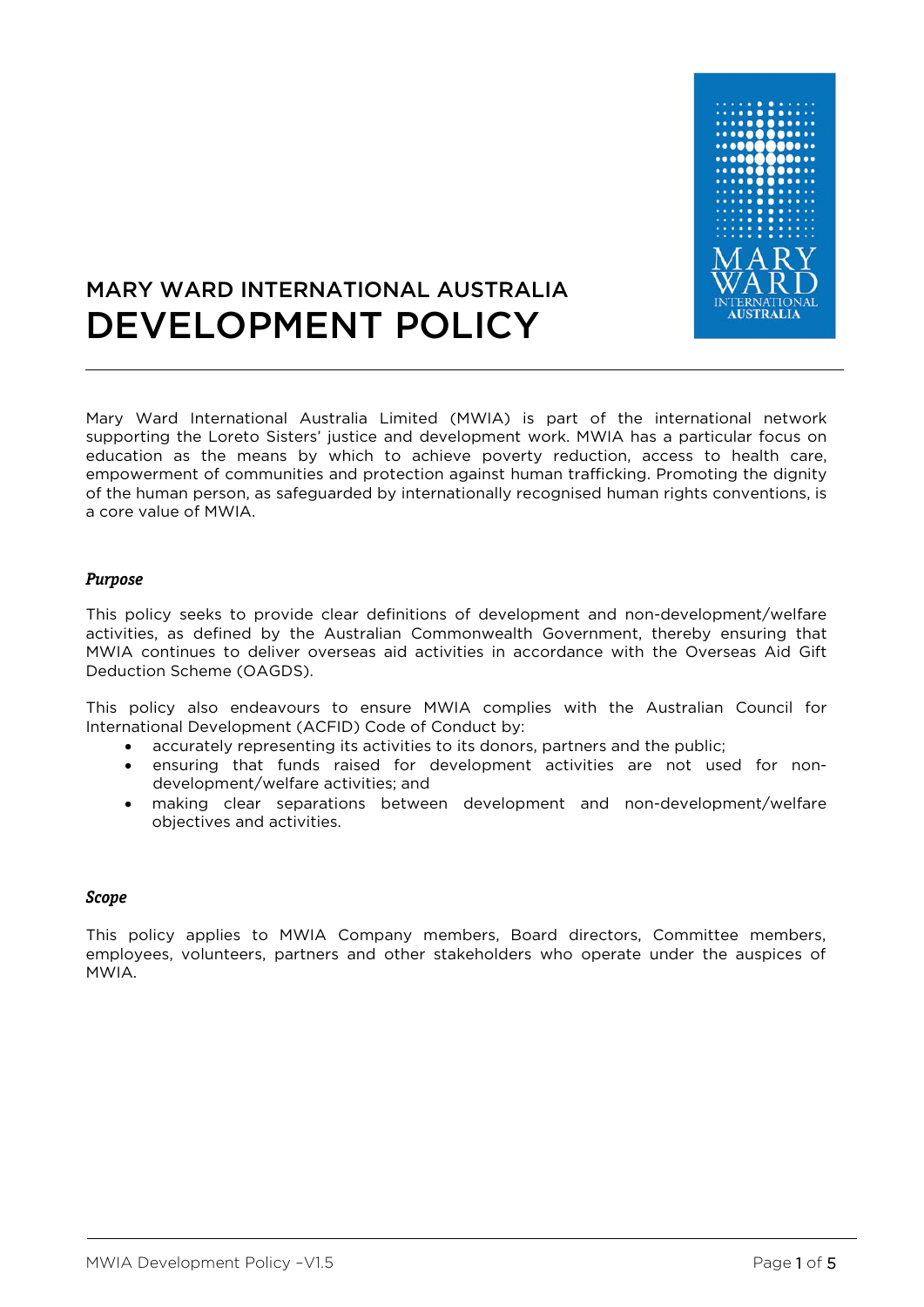# **Policy**

## Development Activities

Development and humanitarian initiatives are activities undertaken in order to reduce poverty and address global justice issues. MWIA adopts the Australian Government's definition of development activities as described in the OAGDS Guidelines:

> *Development activities improve the long-term well-being of individuals and communities in developing countries. Eligible development activities must demonstrate: fair distribution; be informed by local people; and deliver sustained or lasting benefits.*

> > *OAGDS Guidelines, February 2016, Page 9*

For a project to meet this definition, the following key criteria must be met by the project partner:

- The project seeks to improve the well-being of a community without favouritism or discrimination by race, religion, culture or political persuasion;
- The project is identified, designed and implemented in close cooperation with local people to ensure that project activities are appropriate, are in direct response to local needs, and build on local capacities; and
- The benefits which have resulted from the project are lasting, sustainable and likely to continue after the funding from MWIA has ceased.

*For more information regarding these key criteria, see: [Overseas Aid Gift Deduction Scheme](https://dfat.gov.au/about-us/publications/Documents/oagds-guidelines.pdf)  [Guidelines](https://dfat.gov.au/about-us/publications/Documents/oagds-guidelines.pdf)* 

In keeping with the OAGDS Guidelines, MWIA supports development projects that:

- 1. Recognise the human person not as the passive beneficiary of development interventions, but as its active subject, claim-holder and participant;
- 2. Promote and prioritise the human rights of all beneficiaries, with emphasis on the civil, political, economic, social and cultural rights enshrined by international standards.
- 3. Are initiated as outcomes of consultation with communities and involve those affected by activities in decision making processes.
- 4. Are planned and executed with a view to handing control and ownership of activities over to the local community;
- 5. Provide ongoing benefits; and
- 6. Benefit whole communities without favouritism or discrimination for reasons of race, religion, culture, political persuasion.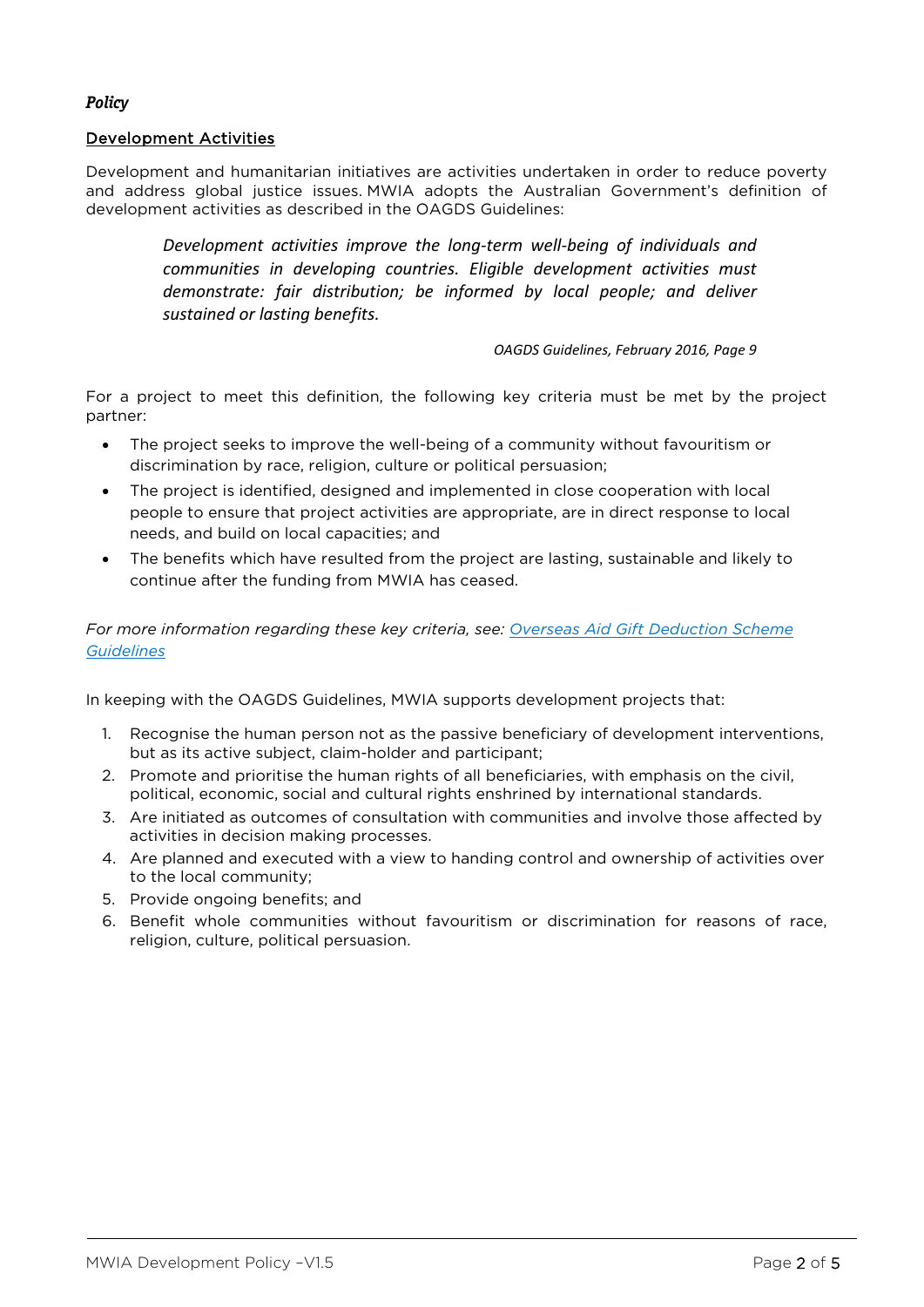# Non-Development/Welfare Activities

Non-development/welfare activities are those which provide direct assistance to individuals because of a need. Such activities are not eligible for funding under OAGDS, therefore MWIA funds them through a separate trust.

Non-development/welfare activities generally seek to address immediate needs rather than address the root causes of those needs. Welfare activities are provided for or on behalf of beneficiaries, without a requirement for their participation in the planning and evaluation of the activity, or a requirement for the activity to be sustainable.

# Activities not funded by MWIA

MWIA will not consider funding any activities which may compromise MWIA's status as an 'approved organisation' under OAGDS. Such activities include:

- 1. Partisan political activities (supporting a particular party, candidate or organisation affiliated to a political party either in Australia or overseas). This includes, but shall not be limited to:
	- MWIA personnel, representatives or partners (when using MWIA's name or resources) being involved in party political activities;
	- using funds or resources to facilitates or support a specific political party, candidate or political organisation in a local, regional or national election in any country;
	- using funds or resources to facilitate or support a particular politician or faction to gain power within a government or within a party political structure.
- 2. Evangelising, proselytising or attempting to convert people to another religion or faith. Activities which are undertaken with the intention of converting individuals or groups from one faith and/or denominational affiliation to another, or which make aid and/or development activities conditional on participation in religious activities are not supported.
- 3. Activities that are not covered by adequate child protection policies, including providing funds that support an individual with any conviction under the Crimes (Child Sex Tourism) Amendment Act 1994.
- 4. Activities that are not covered by adequate anti-terrorism policies.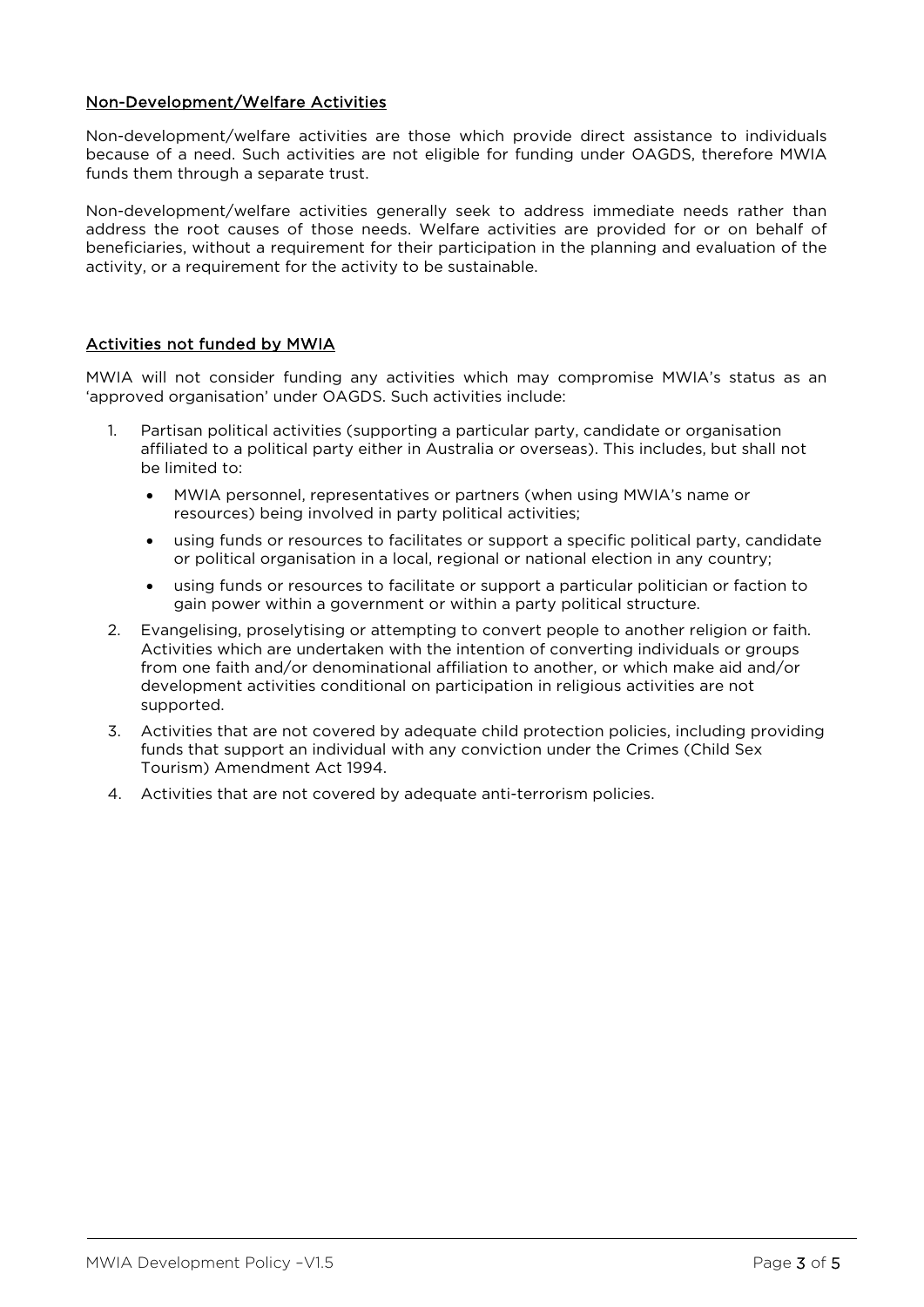## Separation of Development and Non-Development/Welfare Activities

MWIA operates three trusts: Mary Ward International Australia ("Foundation"), the Mary Ward International Australia Overseas Development Fund ("ODF") and the Mary Ward International Australia Charitable Trust ("Charitable Trust").

The Foundation holds Deductible Gift Receipt Item 2 Status and the ODF holds Deductible Gift Receipt Item 1 Status. In compliance with the requirements of the Australian Commonwealth Department of Foreign Affairs and Trade (DFAT), the Australian Taxation Office, and ACFID, these trusts fund development activities exclusively, as defined in this policy and in the respective Trust Deeds.

The Charitable Trust funds non-development/welfare activities exclusively, as defined by this policy and stipulated in the Trust Deed.

## Projects:

Projects are assessed as either development or non-development/welfare activities by the MWIA Projects and Operations Committee, according to the criteria outlined in the MWIA Project Assessment Form, which is based on the MWIA Overseas Funding Guidelines.

Some projects are a mix of development and non-development/welfare activities. In this instance, MWIA clearly identifies the activities which meet the principles of development activities and demonstrates that these activities are managed separately from nondevelopment/welfare activities.

Project partners are provided with clear definitions of development and nondevelopment/welfare activities and are required to agree that project funding provided by MWIA will only be used for the approved activity type.

## Fundraising and donor choice:

Donors to MWIA can decide what type of project they want to support. All fundraising and relevant communication material explains the separation between development and nondevelopment/welfare activities and provides donors with the choice of contributing to development activities only.

Funds raised for development activities are tracked, managed, reported and accounted for separately to those raised for non-development/welfare activities, in accordance with the trust structure described above.

*For a full list of fundraising requirements, please see MWIA's Fundraising and Donations Policy.*

#### **Agreement**

In submitting an application for funding through the *MWIA Project Application Form*, partner organisations agree to be bound by this policy, and to ensure that funds allocated for development purposes are not misapplied or misused. The Project Application Form, together with a Letter of Approval from MWIA granting funds to the partner organisation, constitutes an MOU as per DFAT's guidelines.

#### **Related Documents**

- ACFID Code of Conduct
- OAGDS Guidelines
- MWIA Overseas Funding Guidelines
- MWIA Project Application Form